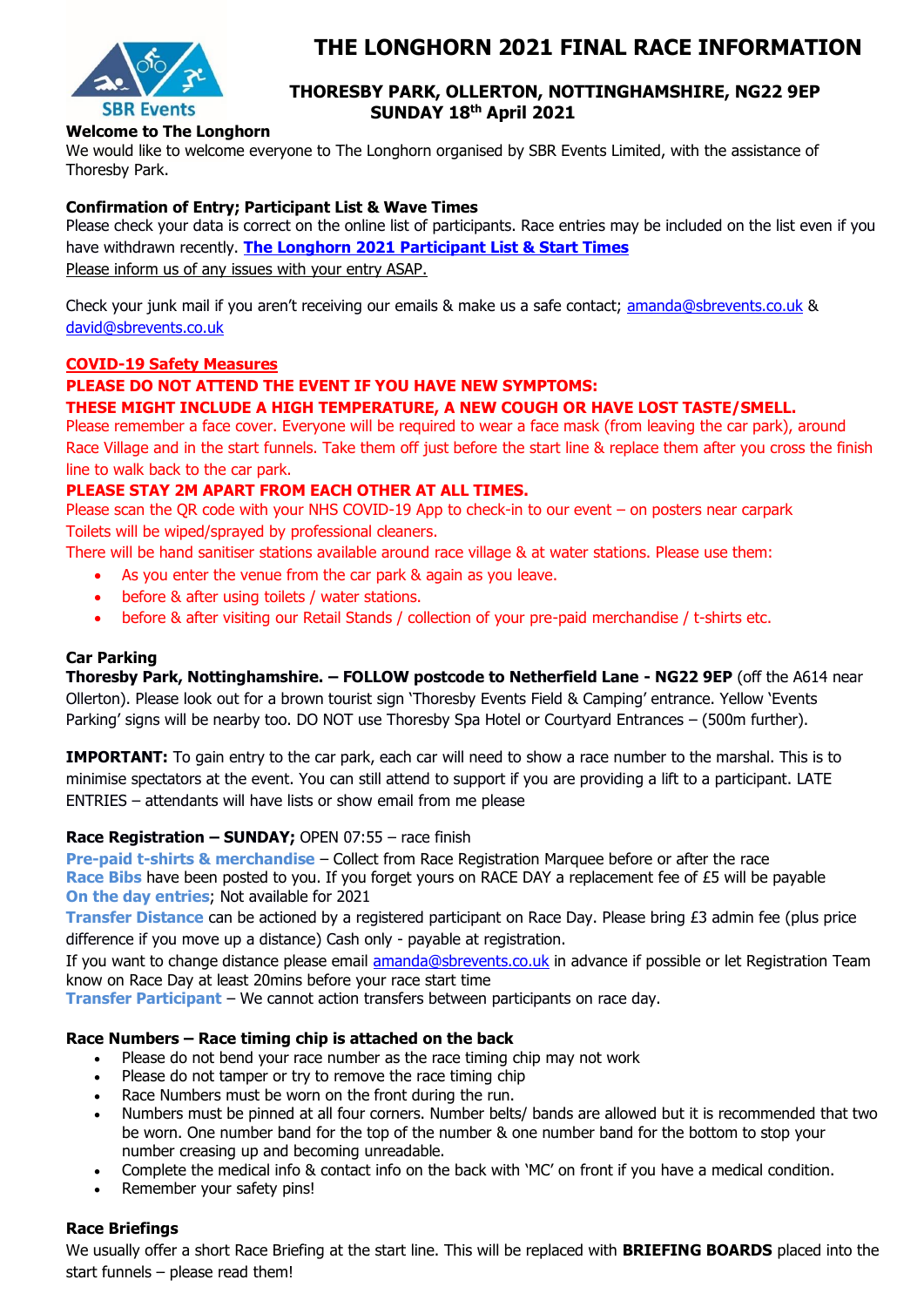# **Start Times & Waves**

You will be sent a link via email to the online participant list Sunday  $11<sup>th</sup>$  April. This will include a quided wave time based on the pace / finish time you gave us when you entered.

**PLEASE arrange to arrive at Thoresby Park no more than 30mins before your wave time.** You only need to walk from car park to Race Village, use toilet facilities, find your correct place in the start funnel & start your race.

# **You'll want to keep warm so please arrive close to your wave time!**

**WAVE TIME -** Fastest runners go first in each distance.

**PACE BOARDS** will help quide you where to start. Please familiarise yourself with your PACE per MILE time (not pace per km) OR your completion time (ie. 45mins / 1.5hours / 2 hours / 2:15).

Marshal teams will guide you into the starting funnel behind your PACE BOARD standing 2m apart & as runners ahead start running, the marshals will guide you slowly towards the start line. Speak to other runners to find out where to stand in the funnel.

**Start at the correct time for your wave. If you have given us the wrong pace time you can start at the time that is accurate for your pace.** You gave us your pace time in whole numbers (ie 9mins). Your predicted finish time will depend where you start WITHIN that wave. Timing starts when you cross the mat so there is no hurry. **PACE BOARDS** 

| <b>APPROX PACE</b> | <b>APPROX PACE</b> | <b>APPROX PACE</b> | <b>APPROX PACE</b> | <b>APPROX PACE</b> | <b>APPROX PACE</b> |
|--------------------|--------------------|--------------------|--------------------|--------------------|--------------------|
| 6:30min/mile       | 7min/mile          | 7:30min/mile       | 8min/mile          | 8:30min/mile       | 9min/mile          |
| 10k - 40mins       | 10k - 44mins       | 10k - 46mins       | 10k - 50mins       | 10k - 53 mins      | 10k - 55mins       |
| 10m - 1hr 05       | $10m - 1hr$ 10     | 10m - 1hr 15       | 10m - 1hr 20       | 10m - 1hr 25       | 10m - 1hr 30       |
| $1/2 - 1$ hr 25    | $1/2 - 1$ hr 30    | $1/2 - 1$ hr 40    | $1/2 - 1$ hr 45    | $1/2 - 1$ hr 50    | $1/2 - 2$ hours    |

| <b>APPROX PACE</b> | <b>APPROX PACE</b> | <b>APPROX PACE</b> | <b>APPROX PACE</b> | <b>APPROX PACE</b> | <b>APPROX PACE</b> |
|--------------------|--------------------|--------------------|--------------------|--------------------|--------------------|
|                    |                    | 10:30              |                    |                    |                    |
| 9:30 min/mile      | 10min/mile         | min/mile           | 11min/mile         | 11:30min/mile      | 12min/mile         |
| $10k - 1hr$        | 10k - 1hr 02       | 10k - 1hr 05       | 10k - 1hr 08       | 10k - 1hr 11       | 10k - 1hr 15       |
| $10m - 1hr$ 35     | 10m - 1hr 40       | 10m - 1hr 45       | $10m - 1hr$ 50     | 10m - 1hr 55       | $10m - 2hrs$       |
| $1/2 - 2$ hrs 05   | $1/2 - 2hr 10$     | $1/2 - 2hr 17$     | $1/2 - 2$ hrs 25   | $1/2 - 2$ hrs 30   | 1/2 - 2hrs 37      |

You will not start running as a mass group. Please remain 2m APART at ALL times except overtaking. Respect each other. You can run with friends if you are same pace but please do NOT hold hands!  $\circled$ 

**Start will be in the START FUNNELS but not in the finish straight – on the opposite side of the FINISH STRAIGHT on the grass within the crowd barriers.** 

- **8.30am - 50k & 60k Ultra**
- **9.00am - Canicross 10k & Canicross Half Marathon**
- **9.30am - Marathon**
- **11am - 11.25am 10k & 10k / Half Marathon Nordic Walkers**
- **11.55am - 12.10pm Half Marathon**
- **12.15pm - 5k Canicross**
- **12.50pm - 5k**
- **2pm - 10k (note you opted for the 11am or 2pm 10k)**

### **What You Need To Bring**

There is no charity bag drop & the car park is a short walk away (3-4mins) so please bring;

- Your face cover / mask (snoods are available to pre-order & can be collected in car park)
- cash / card zipped into a pocket
- warm layers to tie round your waist before & after running
- your water / snack essentials

# **Water**

Our aim is to reduce single use plastics by over 75% at our races within the next year. WE CAN'T DO THIS WITHOUT YOUR SUPPORT & SADLY WE CANNOT OFFER RE-USEABLE WATER STATIONS DUE TO COVID-19 GUIDELINES.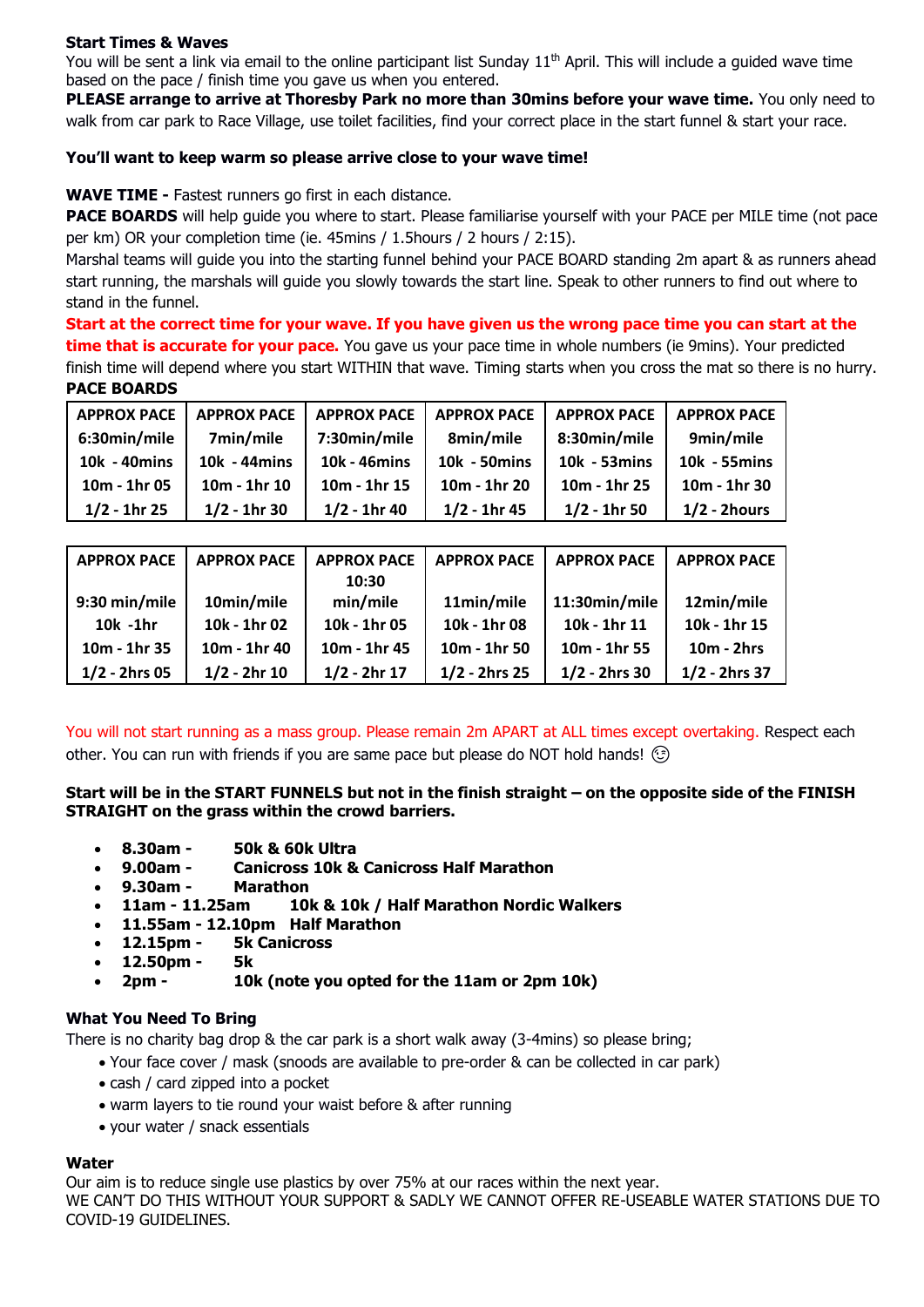For safety reasons, you MUST bring your own water with you. Marshals (in full PPE) will fill water into compostable cups & leave on tables for you to collect on course & at Race Finish but we'd be thrilled if you can bring re-useable water bottles or hydration vests with enough water you will need for this event.

**60k / 50k / marathon & half marathon ONLY** - you have a secure area to leave a bag with food & water / race snacks / spare clothing accessible to you between  $1^{st}$  &  $2^{nd}$  lap at RACE VILLAGE (all laps pass this way)

# **Headphones / Ear Buds / Bone Conduction Headphones**

Headphones & music is allowed but you MUST be able to hear marshal instructions & may have faster runners trying to overtake. There are residents that live on Thoresby Estate & guests staying at Sherwood Hideaway so there may be the occasional vehicle crossing the course. Stay safe!

### **Medical Cover**

The safety of our competitors is paramount. Jola Medics staff are present on the day with a number of off-road vehicles to assist on course plus an ambulance & gazebos at Race Village.

If before, during or after the event you feel that you require medical care, please contact an event marshal. If you are in-between marshal stations on the course and become unwell, please ask a fellow athlete to alert the next marshal, who will call for medical help.

### **Medical Conditions**

Don't forget to write emergency name & contact details on the back of your race number with your medical condition / details of medication & a large 'MC'. This will only be used if you are involved in an accident or if you are unwell.

# **RACE VILLAGE**

We are trying to reduce our carbon footprint at events – this means reducing our use of single use plastics (cups & bottles) by 75% over the next year. WE CAN ONLY DO THIS WITH YOUR HELP!

We are encouraging participants to bring their own plastic water bottles, changing from plastic to paper bags & recycling wherever possible.

Please bring a hydration pack or bottle rather than use a cup every time you need a drink. Thank you.

#### **SBR EVENTS RETAIL STAND**

### **The Longhorn Clothing – Look out for new t-shirt designs this year!**

Our clothing range is growing! T-shirts & vests (£15 & £25), long sleeve tops (£20) & hoodies (£30 & £40) **The Longhorn Thoresby 10 Race Motivational Range Footprints Range** There will be a chance to buy a range of reduced-price race clothing: t-shirts  $-E10$  or a hoody -  $E25$ 

### **SBR EVENTS SNOODS**

We have over 20 designs – perfect for birthday gifts / Christmas presents & designs arrange from footprints / gin & tonic / bicycles / pawprints / flamingos / Xmas holly / cake & more so have a look! Special OFFER £5; usually £7 each

### **BIG BOBBLE HATS**

Autumn is finally here & Winter is coming! Come & buy your beautiful Big Bobble Hat – Special RACE DAY Price is £12 per hat or 2 for £20 (£8 OFF website price)

### **WATER BOTTLES & SCRUNCHY CUPS**

We sell re-useable bottles (£2) & a re-useable squashable Scrunchy Cup made of recycled material (£3) which (in a non COVID-19 world) can be put into a pocket or tucked into your waistband to use at the water stations. It really only takes a few seconds to fill up, drink & GO!

Just give your race number on the day & we can arrange card or BACS payment after the event by email/phone. **CARD OR CASH TAKEN – hand sanitiser & 2m distancing will be required at the retail area**

### **NOT AVAILABLE IN 2021 – due to COVID-19 PANDEMIC**

We hope you understand that we have to offer a trimmed back event this year - we hope to offer these services again in the future. 'On the Day' entries INFO DESK with maps etc. Food stations for half marathon / marathon & ultra runners Charity bag drop  $-$  car park is 5mins walk away Sports Therapist post-race massage DW Fitness staff offering motivational warm ups & post-race stretching Pacers

Finish times on print outs at race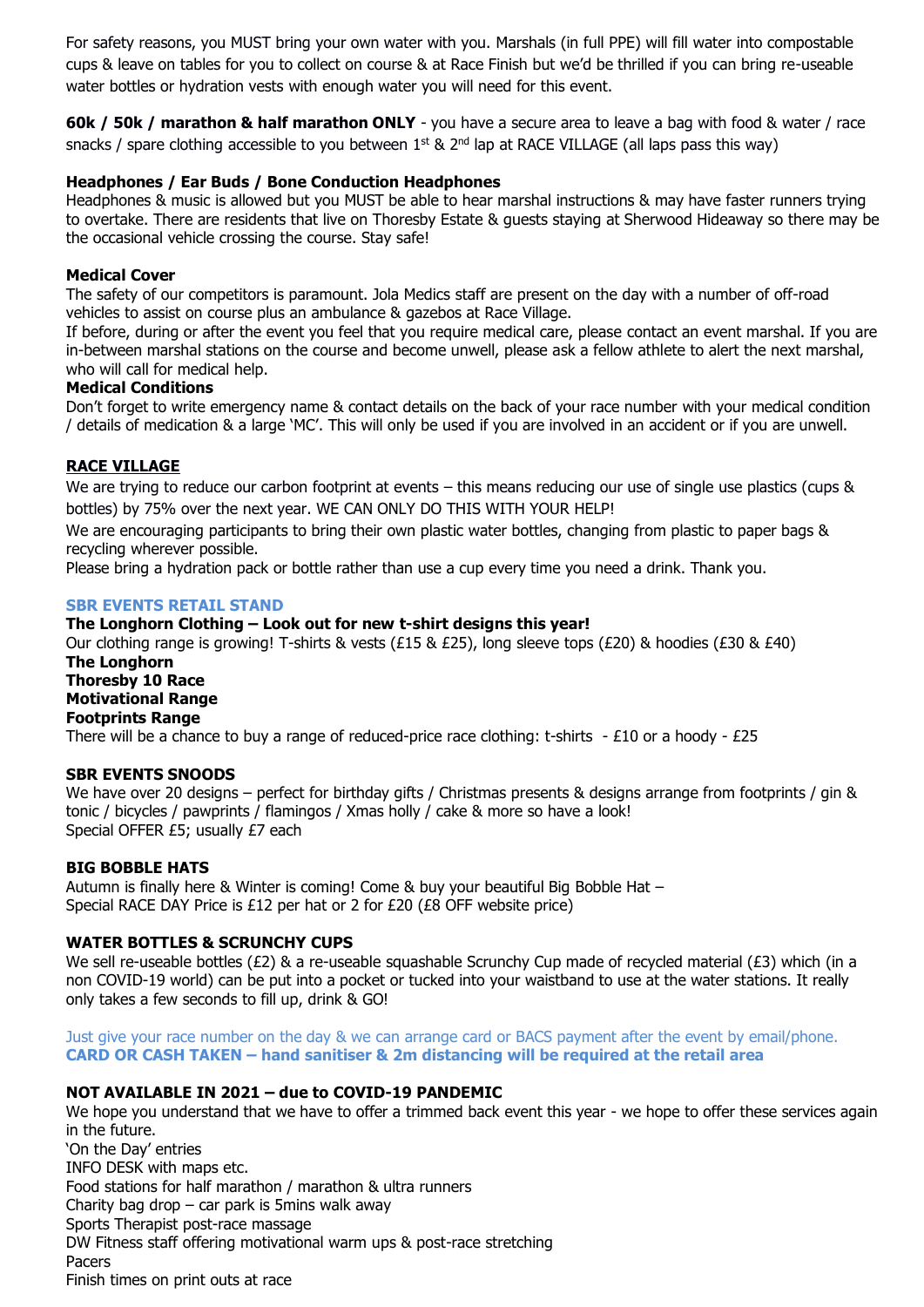Banana, packet of crisps – sorry but all frills are taken out to reduce risk NOTCH (mynotch.co.uk) retail stand

We've been moving towards 95% REFILLABLE WATER METHODS by end 2021 but this year we can't all touch the same equipment to re-fill your bottle / cup - so PLEASE bring enough water for the event or use water we provide in compostable cups & use the correct bins provided.

# **Mick Hall Photos -** Free photos at The Longhorn!

Mick & his team will be out on the course to take photos of you which can be downloaded & shared FREE OF CHARGE after the event! (you can also buy prints if you choose to).

Go to<https://mickhall.zenfolio.com/> & click on the album named THE LONGHORN & you click on your race number or 'ALL' to see your photos. It will take approx 48hrs to get the photos searchable by number.

**My tips…** do a Mo pose / Usain Bolt or wave/smile / we want flying feet /jump & kick your heels / jump & kick your bum/ aeroplanes – do anything to look happy crazy runner instead of THAT RUNNING face! LOL!

# **Food**

Hot food & drinks available; hot potatoes with delicious fillings & hot breakfasts from **Good Spuds**, coffee & amazing cakes from **The Sunshine Van. Bring cash & card with you.**

# **Toilets**

Toilets are available in Race Village & at 2 locations on the course that we are providing specifically for this race. Please use hand sanitiser before & after use. Cleaners will spray these down.

# **Results – Thank to our race partners JC Race Solutions**

Please check Results Tables online after the event for Winners Information.

**Click here;** [The Longhorn 2021 Results](https://jcracesolutions.co.uk/2021/04/11/the-longhorn-2021-results/)

Unfortunately print out times are not available this year. Instead, times will be texted to you at the end of the race. Once the results are online (within a few minutes of race finish depending on signal), you can sort your race statistics; finish time & place, pace per km/ mile, age group & more!

Results are emailed to you with a Finishers' Certificate after results are verified after a few days.

# **Trophies & Prizes –**

**Due to COVID-19, we will not be holding presentations at Race Village. Due to chip timing & to avoid people gathering, we will not be able to confirm results at the event.** 

# **Trophies or an alternative prize such as High Street Vouchers will be sent to winners.**

- **5k, 10k (11am), half marathon, marathon, 50k & 60k ultra race:**
- -1<sup>st</sup>, 2<sup>nd</sup>, 3rd Man & Woman
- Fastest Man Veteran 40+ & Fastest Woman Veteran 35+

### • **Canicross races:**

-Fastest Canicross Winner Male & Female – 5k & half marathon -1<sup>st</sup>, 2<sup>nd</sup>, 3rd Canicross Male & Female - 10k

# • **Additional PRIZES include:**

-Nordic Walking Winner: - all distances: snood - Fastest Winner Male & Female – 10k (2pm)

### • **There will be certificates emailed to ALL participants & this will include details for all age group winners in the following categories on ALL races:**

-Fastest Man V40-44, V45-49, V50-54, V55-59, V60-65, V65-69, V70+ -Fastest Woman V35-39, V40-44, V45-49, V50-54, V55-59, V60-65, V65+ -All participants - This will detail your category & finish times -Canicross - This will detail your category & finish times & will have distinctive pawmarks on

### **Canicross - over 180 runners with dogs expected to run on this event!**

We usually offer a separate Canicross Race Briefing away from the excitement of the start line. This will be replaced with BRIEFING BOARDS placed into the start funnels – please read them!

To avoid trips & falls Canicross will be structured with either single or a pair of dogs setting off at same time.

Look out for PACE BOARDS in start funnel & place yourself at the right point in the starting line up (fastest runners first).

Speak to other runners to find out what pace you run at. Give yourself plenty of space (minimum 2m) between you & the runner in front.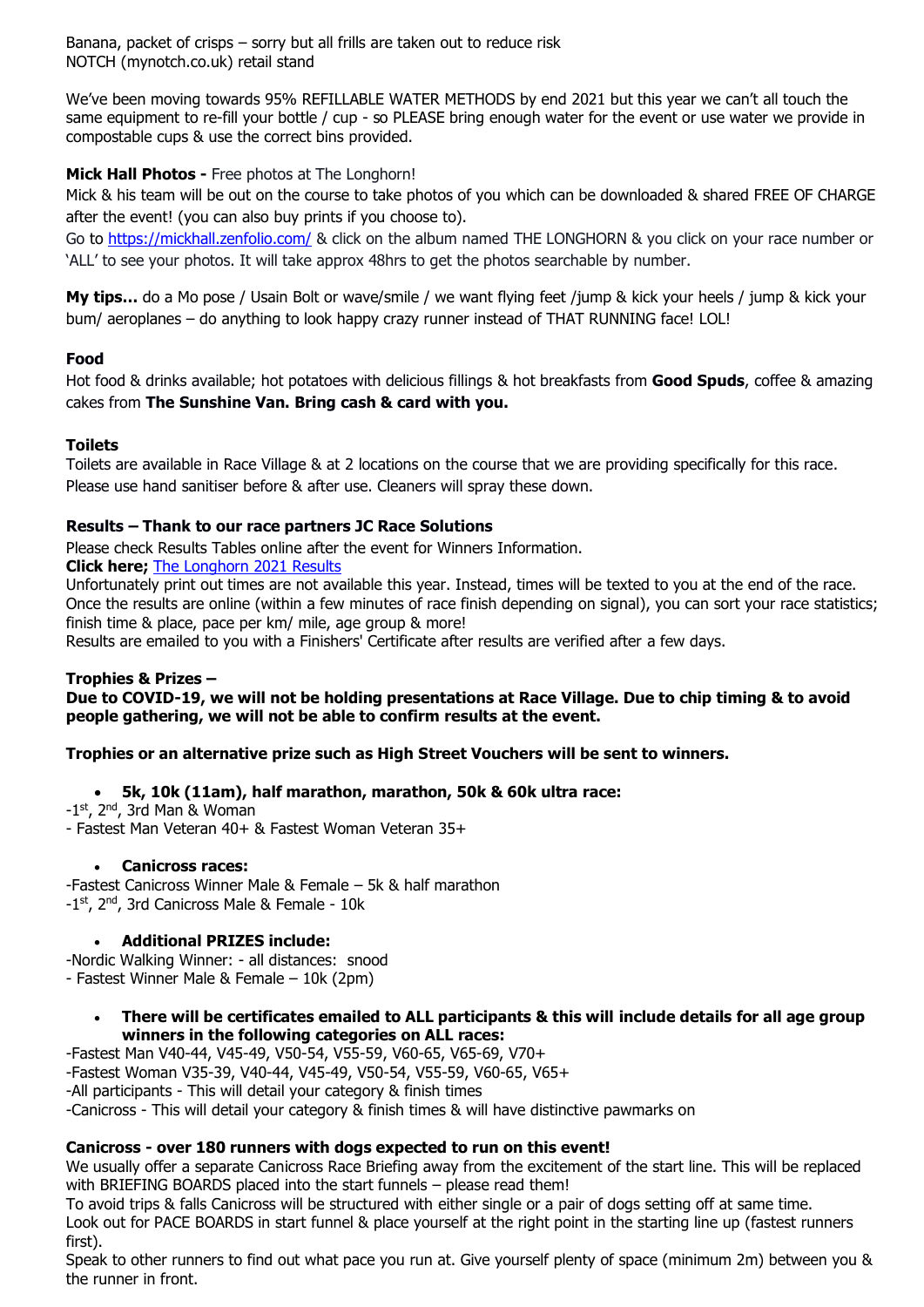There will be cones right next to the start line to help space you but if you need more space that is fine. Timing starts when you cross the mat so there is no hurry.

Please clean up after your dog! Please keep your dog on a harness especially as the site is SSSI protected & has rare vegetation & wildlife in the forest.

We always ask people running with dogs to avoid using choke chains, slip collars or haltis as they restrict the breathing of the dog. A harness is best for the dog (check it isn't rubbing anywhere) but a well-fitting flat collar is fine for short distances.

Please do not feed your dog at least two hours before exercise and around an hour to an hour and a half afterwards, as there is a risk of the dog bloating (this is especially true of the bigger dogs and dogs with deep chests).

Heat stroke can be a problem but we hope to avoid that this time of year. We will have regular water stations around the course (approx every 1 mile) for the dogs with shared water bowls.

No one should pull or drag their dog. If your dog doesn't want to run, then please hand your dog to a member of your team and carry on, or you can retire from the race!

Dogs are fine to run any distance as long as they do not show signs of distress, as long as both dog & owner have trained for the event!

### **Withdrawals**

If you wish to withdraw from the event, then please refer to our Terms and Conditions as displayed on the website.

# **Race Office Closure**

The SBR Events Limited office will be closed from Friday 16<sup>th</sup> April at 12pm. You can leave messages or send emails regarding this event, but we will not be able to respond as we will be on site setting up for the event. If you desperately want to chat about anything race wise, we can be reached on 07850 572838.

# **Race Volunteers – Please Help**

No event like this can run smoothly without the help of many marshals. If you have friends or family that will be supporting you at the event, please ask them if they would be willing to give up a few hours to help out. We try to buddy everyone up & make it fun. All marshals will receive a free water bottle, hot food & drink and either a £20 discount code towards a future SBR Events race or a SBR Events t-shirt or neckwarmer. If you know someone that could help please email calsie@sbrevents.co.uk. You do not require any previous experience or knowledge on event marshalling to become a race marshal; any training required will be given on race day.

### **Further Information**

Any questions related to the event can be answered by emailing amanda@sbrevents.co.uk All the information here is believed to be true at the time of going to press. Changes may be required ensuring that the event is organised safely and within the law, and these changes will be made without notification. The organiser has the final decision.

### **Course Reconnaissance & Course Maps**

The run course will be setting up from Friday morning. Please note that this race is on private land and cannot be accessed before the race on Sunday.

There will be maps of the route available for you to review (they are on the website/ The Longhorn page). [https://www.sbrevents.co.uk/events/](https://www.sbrevents.co.uk/events/thoresby10-2020)

The course is fully signed & marshalled so it will be easy to follow. Maps included at the end of this document. Please note that on a trail run the GPS often reads long due to the trees on the course. We have measured these routes on multiple occasions & used official measuring techniques to ensure the course is at least the advertised distance. The GPS can vary according to trees & cloud cover on the day. BOTH TRAIL RUN COURSES ARE SLIGHTLY OVER EXACT DISTANCE REQUIRED.

### **Course Reconnaissance – refer to maps on website**

The run course will be setting up from Friday morning. Please note that this race is on private land and cannot be accessed before the race on Sunday.

### **5KM – 2 lap course on a different route**

From the start follow the road over Stonebridge. Before the trees turn left entering the woodland. Run past the church and a marshal will direct you left through Perlesthorpe past the cottages and continue past the lake. A small change for 2021 not to go through the woodland path but follow a tarmac path right alongside it & bear left following the signs until you emerge into a field on the other side, with a beautiful view of Thoresby Hall. Follow the channel across the road past a water station & over the field, turn left towards the hall where a marshal will be based & make a left turn to run down a funnel which is parallel with the finish straight (end of lap 1). Then re-join the main circuit at the 'Y' junction. At this point complete a  $2^{nd}$  lap and then follow the signs onto the finish straight under the FINISH ARCH – breathe and collect your medal!

There is 1 water station on the 5k course which you pass twice near race village. Please bring re-fillable cups ( $E3$ ) or bottles (£2) (available to purchase at our retail stand) to reduce the amount of single use plastics we use at this race.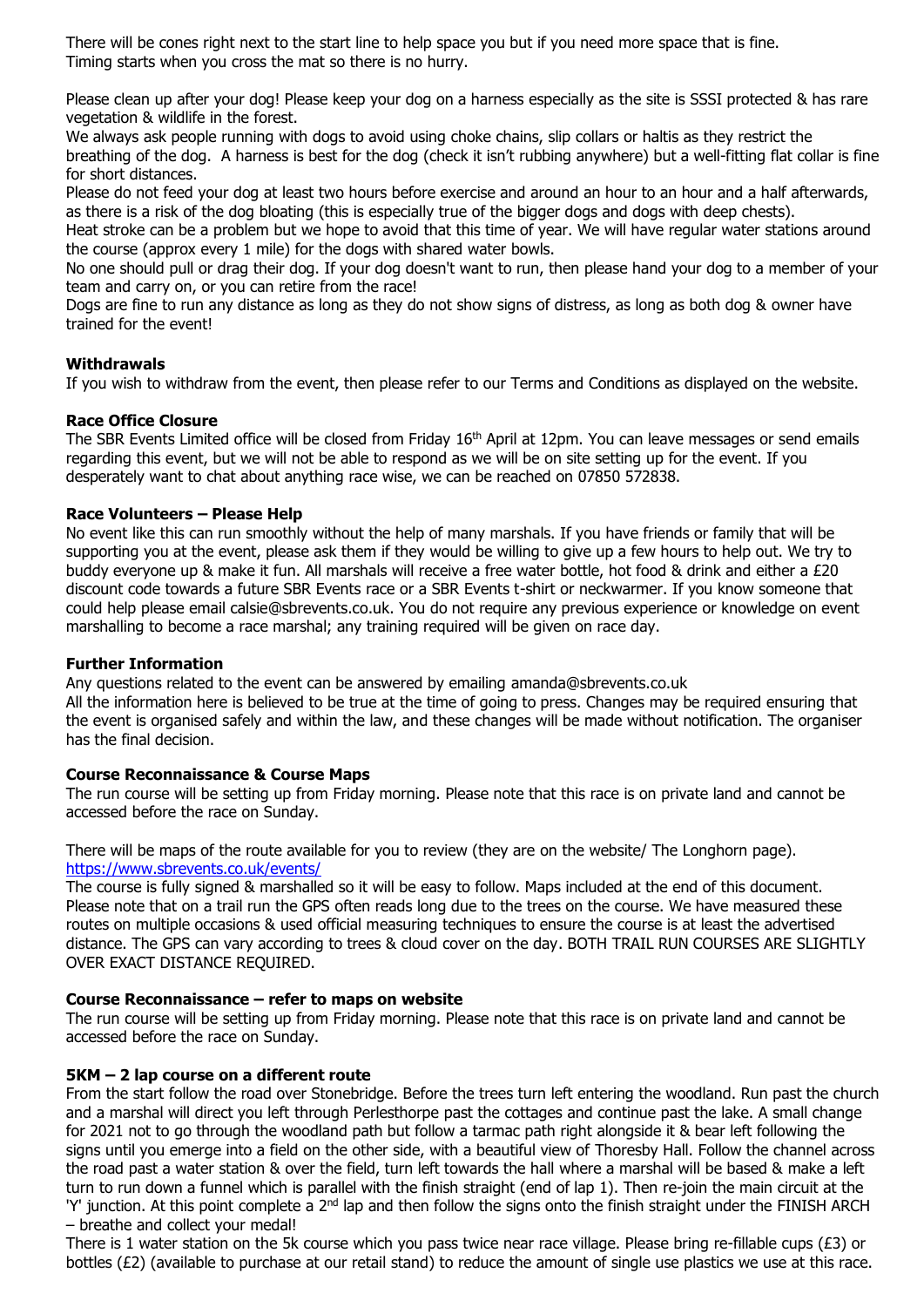Please bring your own isotonic drinks, energy bars or gels. **Please ensure you don't drop any litter & take your rubbish home with you to preserve the environment & the wildlife on this course. We are very lucky to be able to run in such a beautiful environment.** 

# **10KM – (1 lap)**

From the start line, follow the tarmac road over Stonebridge and up into open countryside.

At 2k you will turn right into the forest and through an area containing farm machinery. Travel past the first cattlegrid, turning left onto grass down Wobbly Way (it's a touch uneven and soft underfoot – it can be muddy down here in wet weather).

At 3k you will cross the road for The Sherwood Hideaway and the 1st feed/water/toilet station. Go through the gate and take the left fork. You are heading towards the southern point of the run. From here follow the signs through the SSSI area of the forest.

At 6k you will be in open countryside and have an opportunity to see the 'Estate House' on your left. You are also approaching the 2<sup>nd</sup> feed/water/toilet station.

After this station and a small meandering through more forestation you will emerge into open farmland and you'll see Britain's largest herd of Longhorn.

At 8k you cross over the Meden River with great views towards the lake on your right. Follow the track up to Spready Oaks. After the field and a small downhill track, you'll be approaching the lake section. Look for the 1000's of geese on the lake, mostly Canada and Brent. Through another area that is uneven underfoot next to the lake (this can be a little soft underfoot / muddy in wet weather). The final stretch is past the cricket ground, in front of the hall, Cherry Tree Avenue, straight on to the finish line – and collect your medal.

Please bring your own isotonic drinks, energy bars or gels. **Please ensure you don't drop any litter & take your rubbish home with you to preserve the environment & the wildlife on this course. We are very lucky to be able to run in such a beautiful environment.** 

# **50KM (5LAPS) & 60KM (6 laps)**

You will mainly follow the 10k route.

From the start line, follow the road over Stonebridge. (see full route above)

At the water/toilet stations there will also be a feed station for you to enjoy some nutrition to keep your energy up. These may include nuts, mars bars, bananas, dates & orange quarters, isotonic drinks, energy bars /gels, pork pie & Oreos, flapjack, crisps & sweets. **(FOR 2021 FEED STATIONS WILL BE LIMITED TO ISOTONIC DRINKS & SMALL PREPACKED JELLY BABY BAGS WITH A VEGAN OPTION) – PLEASE BRING YOUR OWN SNACKS & FOOD** 

At the (final) stretch past the cricket ground, in front of the hall, at Race Village follow the signs to take the right turn towards your 2<sup>nd</sup> lap. This takes you past toilet / water & feed station No3. You can also access your bags & tents down here on the right hand side. Repeat the above! Upon emerging from the lake section after your final lap go straight on towards Cherry Tree Avenue, finish line – and collect your medal!

**Please ensure you don't drop any litter & take your rubbish home with you to preserve the environment & the wildlife on this course. We are very lucky to be able to run in such a beautiful environment. Please use refillable water backpacks or refillable bottles & cups to avoid single use plastics.**

There will be bins on course of course!

# **13.1 miles (2 laps) / 26.2 miles (4 laps)**

From the start line, follow the road over Stonebridge. Before the trees turn left entering the woodland. Run past the church and where you meet the road a marshal will direct you to the right. Follow this to the end and follow signage to the left to rejoin the main route.

At 1.5 miles you will turn right into the forest and through an area containing farm machinery. Travel past the first cattlegrid, turning left onto grass down Wobbly Way (it's a touch uneven and soft underfoot – it can be muddy down here).

At 2 miles you will cross the road for The Sherwood Hideaway and the 1st feed/water/toilet station. Go through the gate and take the right fork (straight ahead). You will find the forest sectioned you off guiding you to the most southern point of the course and where you will re-join with the 10k/60k.

At 4 miles you will be in open countryside and have an opportunity to see the 'Estate House' on your left. You are also approaching the 2nd feed/water/toilet station.

After this station and a small meandering through more forestation you will emerge into open farmland and you'll see Britain's largest herd of Longhorn.

At 5 miles you cross over the Meden River with great views towards the lake on your right. Follow the track up to Spready Oaks. After the field and a small downhill track, you'll be approaching the lake section. Look for the 1000's of geese on the lake, mostly Canada and Brent.

The (final) stretch past the cricket ground, in front of the hall, at Race Village follow the signs to take the right turn towards your 2<sup>nd</sup> lap. This takes you past toilet / water & feed station No3. You can also access your bags & tents down here on the right hand side. Repeat the above once for half & 3 more times for marathon! Upon emerging from the lake section after your last lap go straight on towards Cherry Tree Avenue, finish line – and collect your medal! **Please ensure you don't drop any litter & take your rubbish home with you to preserve the environment** 

**& the wildlife on this course. We are very lucky to be able to run in such a beautiful environment.**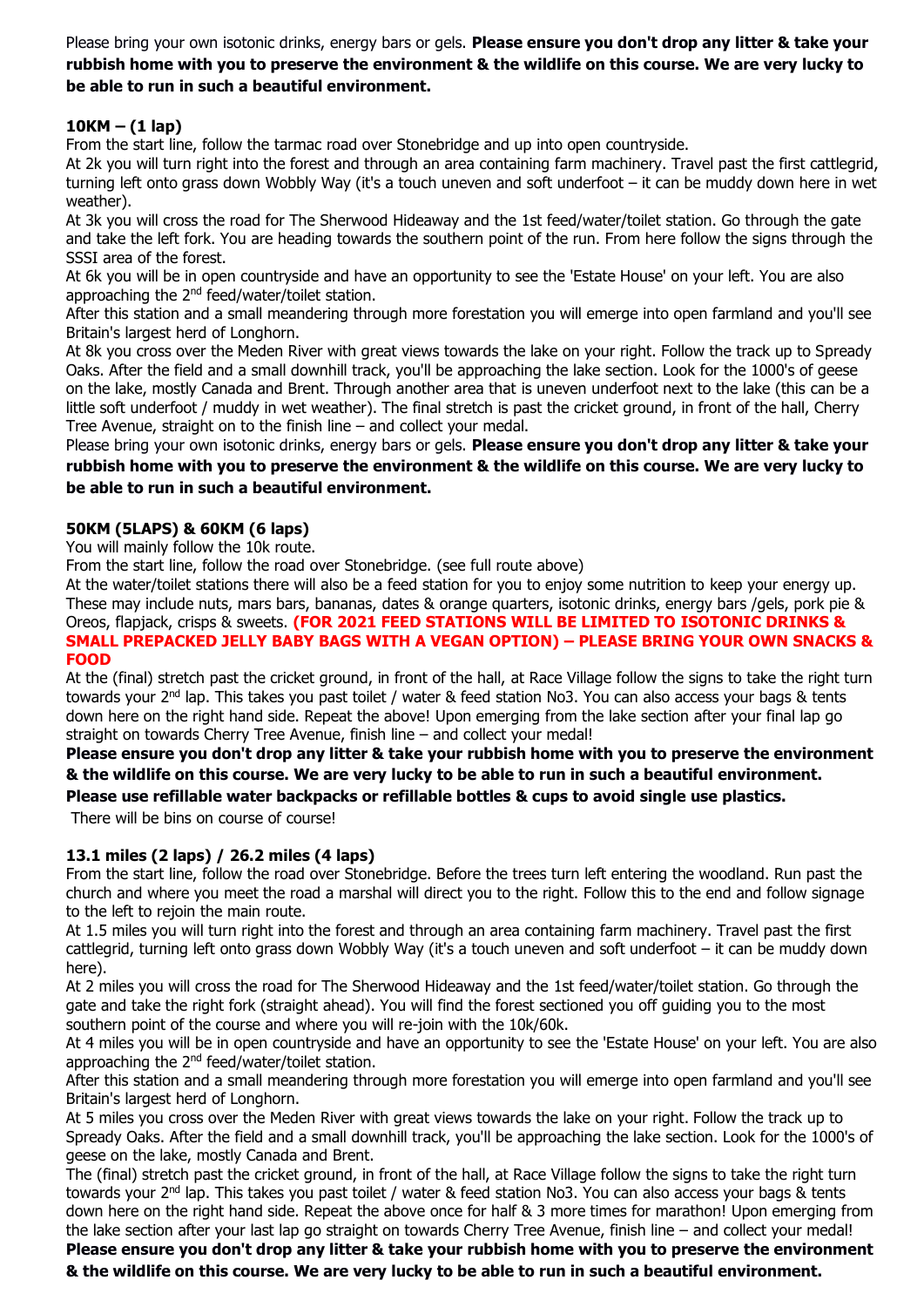# **COURSE MAPS**

### The Longhorn - Map of 10k & 50k (5 laps) 60k Ultra (6 laps) route





Distance: 10k over 1 lap distances in km

Starting on the road adjacent to Thoresby, athletes run a short distance downhill towards Cherry Tree Avenue, turning left to join the main route.

The first 2k are on tarmac through open countryside.

2k-3.3k is through open woodland.

3.3k-5.5k is through ancient woodland

- 5.5k-8.5k is a mixture of open woodland and farmland
- 8.5k-9.5k takes a route past the lake
- 9.5k-10k is across paths close to Thoresby Hall

The finish line will be along the same road facing the trees. Here it is marked on the grassed field to show it on the map.